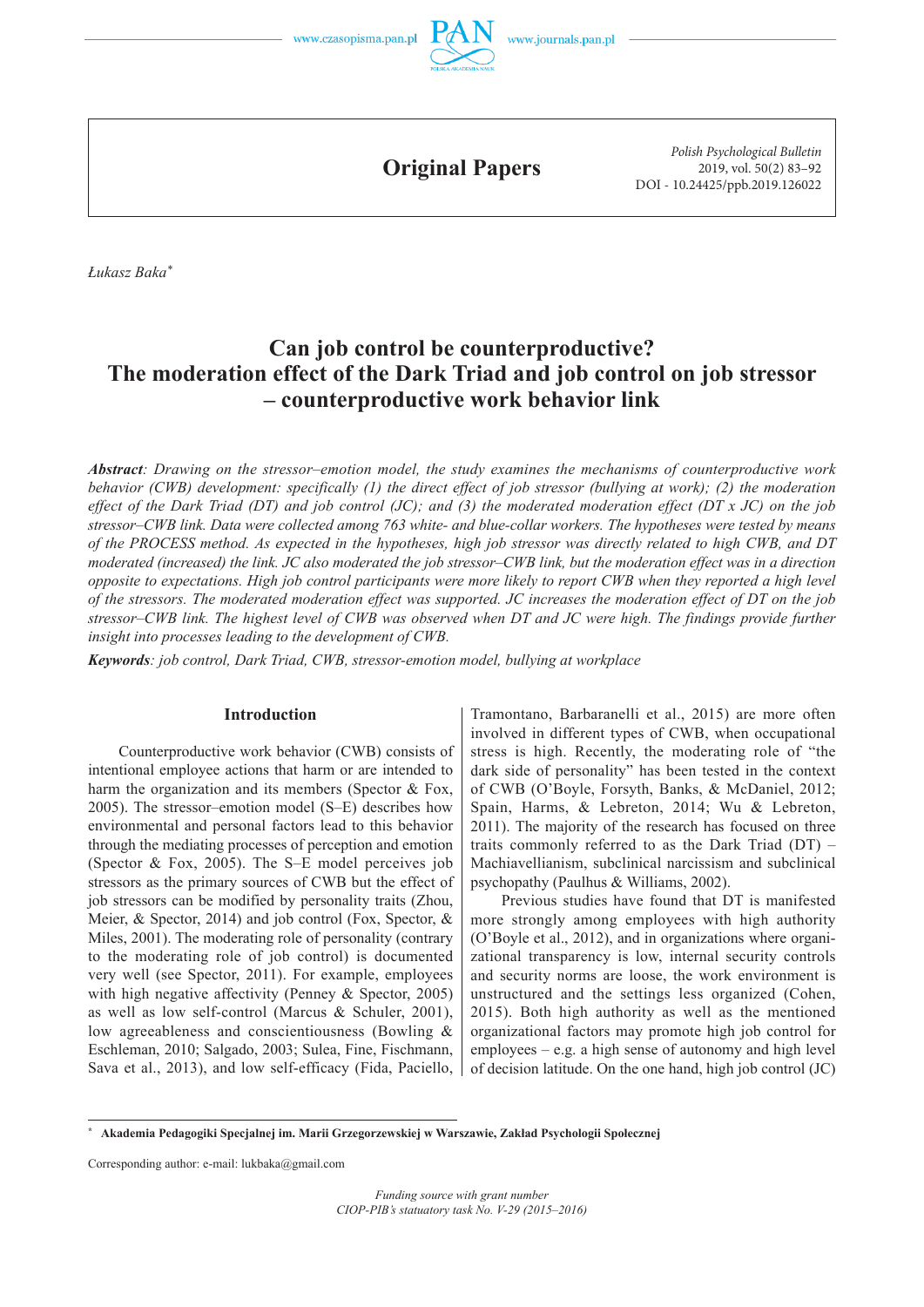

84 *<sup>Ł</sup>ukasz Baka*

is perceived as a buffer to occupational stress (Karasek, 1979). On the other hand, it may favor the emergence of harmful organizational behaviors (Tucker, Sinclair, Mohr, Adler et al., 2009), especially among employees with a high level of the Dark Triad. The current study investigated: (1) the direct effect of job stressors on CWB; and (2) the moderation effects of the Dark Triad and job control; as well as (3) the moderated moderation effects of the two factors (DT x JC) on job stressors–CWB link (Figure 1).

#### **The direct effect of job stressors on CWB**

In accordance to the S–E model, engaging in CWB may be guided by two different motives (Spector, Fox, Penney, Bruursema et al., 2006). The first is the motive to protect and retain resources under stressful conditions (Krischer, Penney, & Hunter, 2010). This may reflect attempts by employees to cope with chronic stress by means of limiting their exposure to prolonged stressful situations and prevention of subsequent strain. This is consistent with the Conservative of Resources Theory (COR; Hobfoll, 1989). Indeed, numerous studies have found that different kinds of chronic job stressors, such as organizational constraints, workload and role conflict (Spector & Fox, 2005), job insecurity (Van den Broeck, Sulea, Vander Elst, Fischmann, Iliescu, & De Witte, 2014) and work -family conflict (Ferguson, Carlson, Hunter, & Whitten, 2012) are predictors of high levels of CWB. The second motive of CWB refers to the need to retaliate (Skarlicki & Folger, 1997) or exact revenge (Bies & Tripp, 2005) for mistreatment in the organization. Several studies confirm strong connections among CWB and different forms of organizational mistreatment, including injustice (Skarlicki & Folger, 1997), incivility (Penney & Spector, 2005), psychological contract breach (Chao, Cheung, & Wu, 2011), abusive supervision (Sulea et al., 2013; Wei & Si, 2013) and experience of work aggression (Baka, 2013). In the current study, bullying at work was taken into account as a source of occupational stress. Bullying is defined as the systematic persecution of a colleague, a subordinate or a superior, which, if continued, may cause severe social, psychological and psychosomatic problems for the victim (Einarsen, 1999). In **H1**, a positive direct link between bullying and CWB is expected.

# **The moderation effect of the Dark Triad on the job stressors–CWB link**

The Dark Triad is a constellation of three theoretically separable, albeit empirically overlapping, personality constructs that are typically construed as interpersonally maladaptive: Machiavellianism, narcissism and psychopathy (Smith & Lilienfeld, 2013). Machiavellianism is characterized by cynical, pragmatic, misanthropic and immoral beliefs, emotional detachment, agentic and self-serving motives, strategic long-term planning, manipulation and exploitation (Christie & Lehman, 1970; Rauthmann & Will, 2011). Narcissism includes an inflated view of self, fantasies about control, success and admiration, and the desire to have self-love reinforced

by others (Kernberg, 1989; Morf & Rhodewalt, 2001). Psychopathy is marked by a lack of concern for both other people and social regulatory mechanisms, impulsivity, and lack of guilt or remorse for harming others (Hare & Neumann, 2009). Despite many researchers treating the constructs comprising the Dark Triad as singular traits (e.g. psychopathy), it is more appropriate to conceptualize these constructs as multi -dimensional, composed of multiple attributes (Cohen, 2015). This is because, while the traits that constitute the Dark Triad overlap, they are nonetheless relatively independent (Paulhus & Williams, 2002).

A positive link between the Dark Triad and CWB has been supported in several studies (Cohen, 2015; DeShong, Grant, & Mullins -Sweat, 2014; Jonason, Slomski, & Partyka, 2012; Piotrowski, 2018; Spain, Harms, & Lebreton, 2014; O'Boyle et al., 2012; Scherer, Baysinger, Zolynsky, & LeBreton, 2015; Wu & Lebreton, 2011). For instance, in a meta -analysis study, CWB was correlated strongly with Machiavellianism ( $\rho$  = .25), narcissism ( $\rho$  = .43), and weakly with psychopathy ( $\rho$  = .06). The Dark Triad explained in total 28% variance of CWB (O'Boyle et al., 2012).

Previous studies have also found that employees with high Machiavellianism are willing to do whatever is needed to achieve their organizational goals (Cohen, 2015) and are more prone to being morally disengaged and exploit others (Moore, Detert, Baker, Trevino et al., 2002). Psychopaths not only gain satisfaction from harming others but they also use aggression or the threat of aggression to achieve their own goals (Wu & Lebreton, 2011). They also believe that organizational norms and regulations do not apply to them and, therefore, they often violate them (Boddy, 2014). In addition, psychopaths are impulsive, have low self -control and do not experience anxiety and guilt to the same extent as others (Wu & Lebreton, 2011). Narcissists, in turn, tend to perceive themselves as victims, attribute negative intentions during interpersonal interactions and, thus, react with stronger negative emotions and aggression to minor malice, injustice and information that threatens their ego (Meurs, Fox, Kessler, & Spector, 2013; Penney & Spector, 2002). Based on the cited studies above, it can be expected that employees with high level of the Dark Triad are more strongly engaged in different forms of CWB when exposed to organizational mistreatment. CWB may perform different functions for "dark personalities". For example, it can be a way to achieve personal goals, a way of coping with negative emotions, a way to punish a person who is the source of "infringement" of self -esteem, a way to demonstrate one's own domination and strength, and a way to restore a sense of control in job stress conditions.

Indeed, few studies support the moderating effect of separate traits belonging to the Dark Triad in the job stressors–CWB link. For instance, narcissism intensified the negative effect of organizational constraints (Penney & Spector, 2002), lack of reciprocity (Meier & Semmer, 2012) and interpersonal conflict at work (Meurs et al., 2013) on CWB. Boddy (2014) has found, in turn, that employees with a high level of psychopathy, under conditions of high interpersonal conflicts and bullying, are more engaged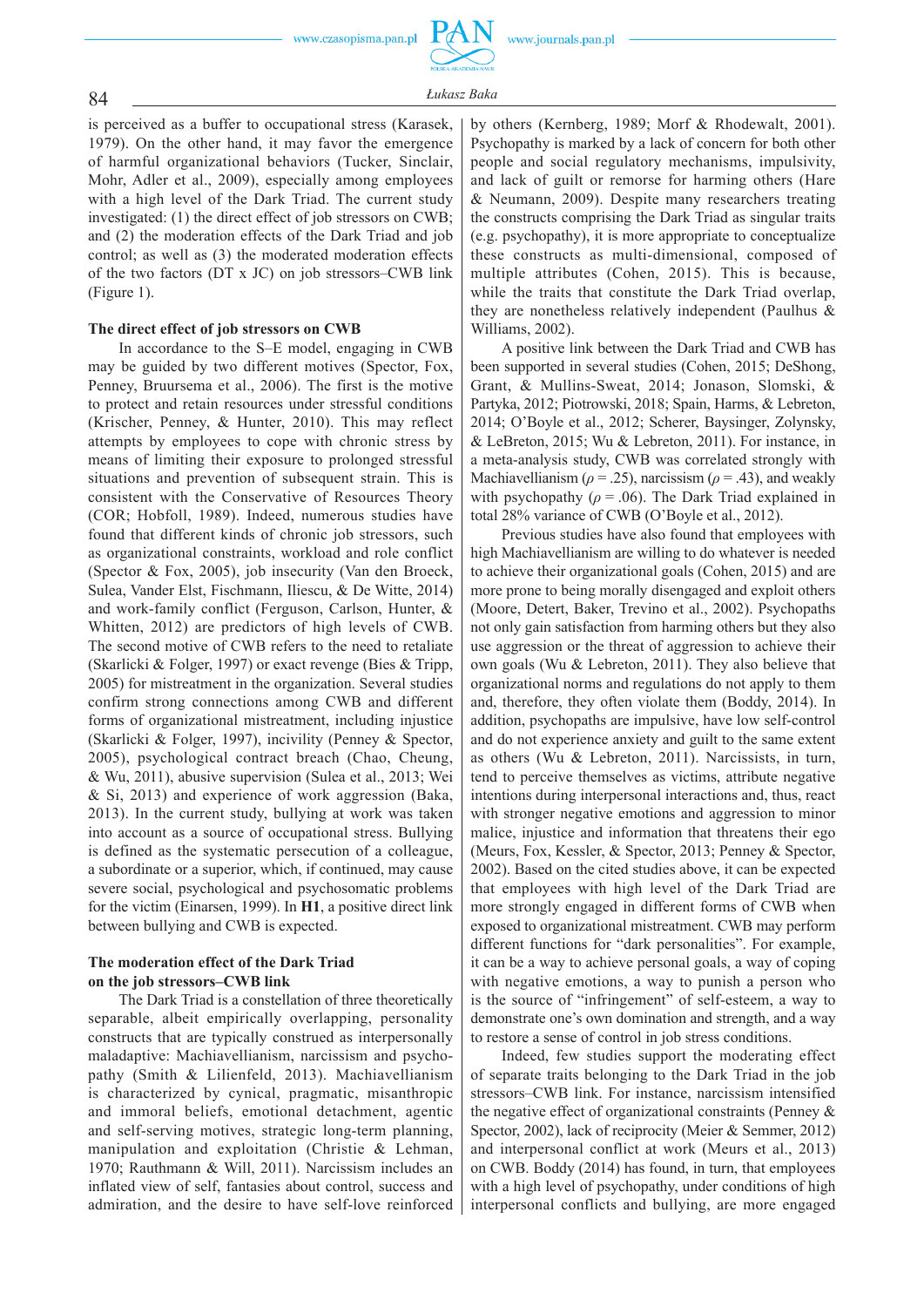in CWB in comparison with others. To the best of my knowledge, no study has tested for the moderating effects of the global index of the Dark Triad in the relationship between job stressors and CWB. It is expected that the Dark Triad will intensify the negative effects of bullying at work on CWB (**H2**).

# **Moderation effect of job control on the job stressors–CWB link**

Apart from the modifying function of personality, the S–E model emphasized the importance of job control in the development of CWB (Spector, 2011). Job control refers to employees' ability to control their work activities (Karasek, 1979). In the work setting, it is one of the most frequently investigated kinds of resources, which help to cope with occupational stress (e.g. Häusser et al., 2010). Job control includes two components, skill discretion and decision authority, but these components were usually combined in one measure. Fox & Spector (2006) point out two moments when job control is of great importance in the job stressor–behavior relation chain. The first is the moment of event perception and interpretation. The volume of control greatly determines if the event will be interpreted as a challenge or a hazard. The event interpretation method entails specific emotions. The other moment applies to the reaction upon experiencing negative emotions, and the ways to reduce them. Employees with high job control often tend to search for positive ways to relieve negative emotions, while employees with low job control would rather modify their work environment and restore their sense of control by means of acts of destruction (Allen & Greenberg, 1980). Earlier studies have not confirmed the buffering function of job control in the context of CWB development (Fox et al., 2001; Smoktunowicz, Baka, Cieślak, Nichols et al., 2015; Tucker et al., 2009). For example, one of them found that job control moderates the negative effects of interpersonal conflict at work and injustice on CWB, but both moderation effects were in a direction opposite to expectations (Fox et al., 2001). High job control participants were more likely to report CWB when they reported high levels of the stressors. Similar findings were obtained in a cross- -lagged study on soldiers performing a peace mission. Soldiers who perceived job control as high, after 6 months of increasing work overload exhibited high levels of indiscipline (Tucker et al., 2009). In the current study, it is expected that individuals perceiving high job control are more likely to respond to CWB in conditions of high occupational stress **(H3)**.

# **The moderated moderation effect of the Dark Triad and job control on the job stressors–CWB link**

According to the person – organization fit theory, people look for a work environment that will meet their needs, desires and preferences, as well as one that will remain in line with their values system (Edwards, Kaplan, & Harrison, 1998). It can be assumed that certain types of work environment and organizational culture are particularly attractive for "dark personalities" and that these attract them more strongly than other types of personality. As noted by Cohen (2015), employees with high level of the Dark Triad feel more comfortable in a work setting that has much to offer them in terms of their need for prestige, resources and independence. They also seek organizations where the probability of them being caught is lower because of the absence of clear policies and standards, as well as control mechanisms. To a large extent, this has been confirmed empirically (O'Boyle et al., 2012; Cohen, 2015; Grijalva & Newman, 2015). For example, Cohen (2015) found that the link between the Dark Triad and CWB is mediated by perceptions of organizational politics and moderated, among other things, by organizational transparency. It may be expected that employees high on the Dark Triad feel more comfortable in a workplace, where they have the ability to influence their work environment, and where they have freedom in decision-making and autonomy in actions. In other words, the manifestation of "dark traits" should be stronger in organizations where employees have a higher level of job control. Therefore, it may be expected that high job control increases the moderating effect of the Dark Triad on the bullying–CWB link. Employees with high level of Dark Triad, who experience mistreatment and have a high level of job control, are expected to be engaged in CWB more than workers with low job control (**H4**). To the best of my knowledge, no available studies have investigated the joint effect of the Dark Triad and job control in the context of CWB' development.

#### **The control effect of need for social approval**

With regard to the fact that data concerning both "dark personality traits" and non -ethical behavior constitutes information that people do not confess to, one should expect a strong fear of assessment and the related self-presentation motivation (Rosenberg, 1991). This is why the social approval effect was controlled in the presented study. The need for social approval applies to the self-presentation tendencies of the studied population to present themselves favorably. There can be several causes accounting for the trend, such as lack of self -reflection, conformism or pure inclination to lying and "pretending to be better" (Birenbaum & Montag, 1989). The self -presentation issues usually apply to two kinds of deformations. Firstly, members of the studied population may intentionally deny their weaknesses and vices, even if they are common in society. Secondly, they can attribute to themselves some advantages or virtues, which are very rare in society making it highly unlikely for them to possess them (Birenbaum & Montag, 1989). The role of using social approval inventories, then, controls the degree to which the studied person gives a positive answer aimed at making a positive impression, while avoiding answers which describe the person just as he/she is.

#### **Method**

# **Participants**

The study was conducted on a sample of 763 Polish workers. The sample includes white -collar workers,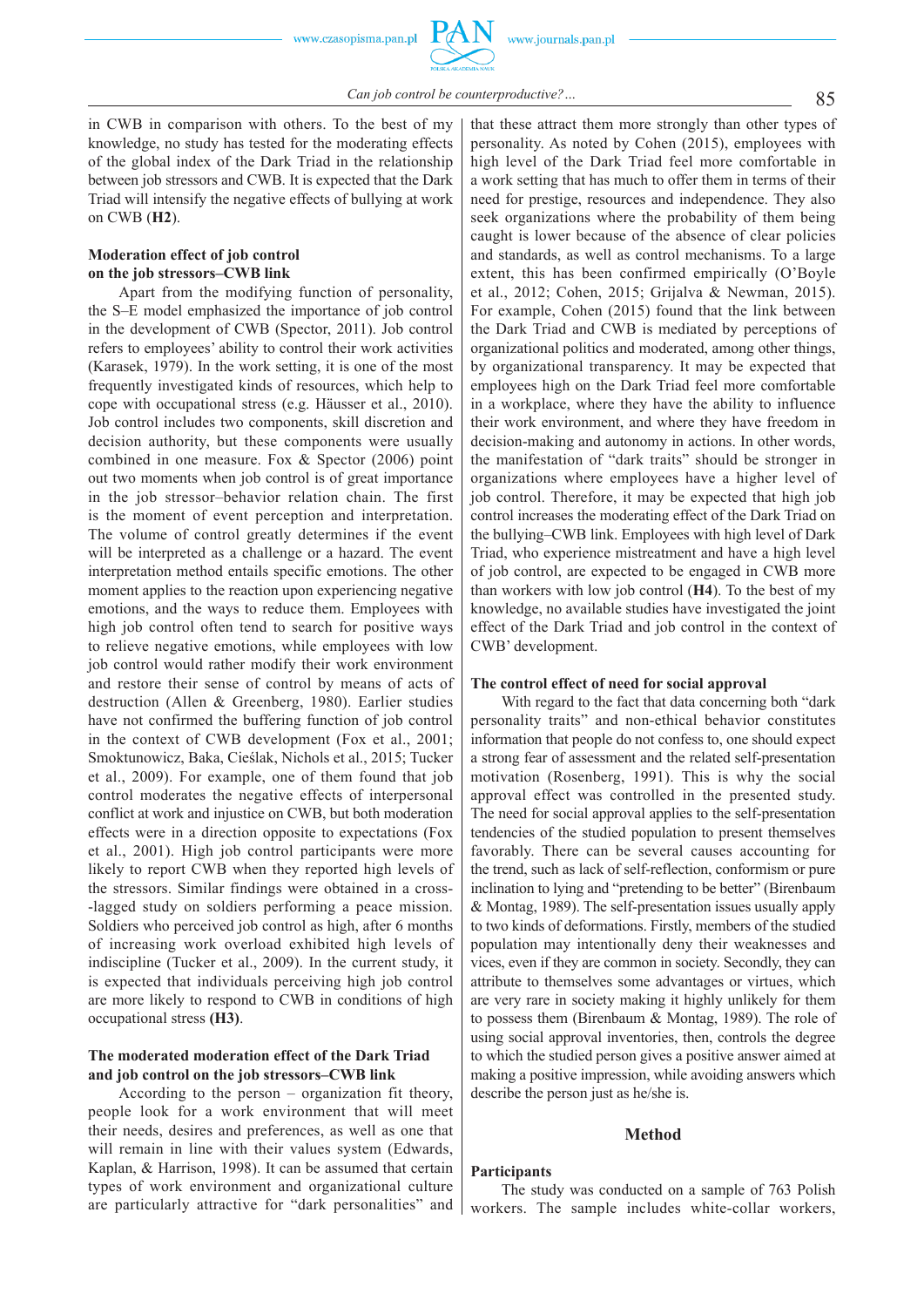86 *<sup>Ł</sup>ukasz Baka*

e.g. HR specialists, IT specialists, accountants, financiers  $(n = 398)$ , and blue-collar workers, e.g. machine operators, equipment fitters, production line employees ( $n = 365$ ). The questionnaires were distributed at randomly selected state -owned companies in six regions. Potential respondents received a hard copy of the questionnaires along with a letter, which explained the purpose of the study. Full confidentiality of data and anonymity were secured. Those who provided informed consent were asked to fill out the questionnaires and seal them in envelopes, which were subsequently collected by the research assistants. Out of 1023 distributed questionnaires, 807 (79%) were returned and 763 (75% of the original pool) were filled out at least 75%. These were subsequently used for the data analysis. The analyzed group consisted of 445 (58.5%) women and 316 (41.5%) men, aged between 20 and 63 years of age (*M =* 39.84; *SD =* 9.21), with work experience ranging from 1 to 40 years (*M =* 15.11; *SD =* 10.63).

# **Measures**

#### *Job Stressor*

The measure of job stressor was bullying at work. This variable was measured with the Negative Acts Questionnaires (Einarsen & Rakness, 1997). This tool reflects typical bullying behaviors (e.g. giving unachievable tasks, unkindly gestures, spreading rumors). The participants indicated the degree to which they had suffered such behaviors during the last six months on a 5-point Likert type rating scale, ranging from 1 (*never*) to 5 (*daily*). The questionnaire was made up of 22 items, each one drawn up behaviorally. The scale has shown high reliability in the study ( $\alpha$  = .86).

# *Job control*

Job control was measured with the subscale of the Job Content Questionnaire (Karasek, 1985). This includes 9 items, of which 6 are related to skill discretion and 3 are related to decision authority. Each item on the subscale is evaluated on a 5-point response scale ranging from 1 (*totally disagree*) to 5 (*totally agree*). The aggregated index of job control was taken into account in this study. Good internal reliability of the tools was shown with a Cronbach's *alpha* coefficient of .77 for job control.

#### *Dark Triad*

To measure for the DT, the Dirty Dozen Scale was used (Jonason & Webster, 2010). This is composed of 12 items (4 items per subscale). Participants were asked to what extent they agreed  $(1 =$  Strongly Disagree;  $1 =$  Strongly Agree) with the given statements. Corresponding items were averaged to create indices for narcissism ( $\alpha$  = .83), Machiavellianism ( $\alpha$  = .79) and psychopathy ( $\alpha$  = .81) along with a composite of all 12 items ( $\alpha$  = .83).

# *Counterproductive Work Behaviors*

CWB were measured with the short version of the Counterproductive Work Behavior–Checklist (CWB–C32; Spector et al., 2006). CWB–C consists of 32 items, which refer to five types of harmful behavior (subscales): abuse (e.g. harmful behaviors that affect other people), sabotage (e.g. destroying the physical environment), production deviance (e.g. the purposeful failure to perform job tasks effectively), theft (e.g. appropriation of property), and withdrawal (e.g. avoiding work by being absent or late). The general index of the CWB–C32 ( $\alpha$  = .90) was used in this study.

#### *Need for social approval*

This was measured with the Social Approval Questionnaire (Drwal & Wilczynska, 1995). The questionnaire is based on a classical lie scale, taking into account socially non-approved but very common patterns of behavior, thus, not considered as pathological (e.g. *There were instances when I cheated somebody*), as well as socially desired but very unlikely behavior (e.g.: *When I make a mistake I am always ready to admit it*). The questionnaire consists of 29 statements with two possible answers  $(1 - true; 2 - false)$ . High results indicate a strong need for social approval. The tool reliability amounted to  $\alpha$  = .79 in minor studies.

#### **Analytical Procedure**

All variables were z-standardized. The missing data pattern was analyzed using Little's MCAR test, which confirmed that data was missing completely at random,  $\chi^2$  (51) = 49.78,  $p = .684$ . Confirmatory factor analysis (CFA) was conducted to examine structure of the data. One-factor structures of bullying, DT, job control and CWB were hypothesized. As data were self-reported, common method variance (CMV) was checked by means of Harman one-factor test. The research model was tested by means of regression analysis with bootstrapping, using the PROCESS macros (Hayes, 2013). Model 3 was applied (the moderated moderation effect). Through the application of bootstrapping (1000 samples), PROCESS calculates direct, moderation and moderated moderation effects for low (–1 *SD*), mean (*M*) and high (+1 *SD*) levels of the moderators, as well as their confidence intervals (CIs). This means that a type of CWB was regressed on bullying, the DT and job control (direct effects), and then on interactional effects: (1) bullying x DT, (2) bullying x job control, (3) DT x job control, (4) bullying x DT x job control. The test of slope differences was performed if the interaction was significant (Dawson, 2013). The effects of demographic variables and need for social approval were controlled in the regression model.

#### **Results**

#### **Confirmatory factor analyses**

CFA was used to examine the structure of the data. The obtained results of CFA are presented in Table 1. The hypothesized one-factor models of the four measures yielded a good fit to the data. Thus, the distinctiveness of the four constructs is supported.

#### **Common method bias testing**

The use of self-report and high correlations among analyzed variables increases the likelihood of common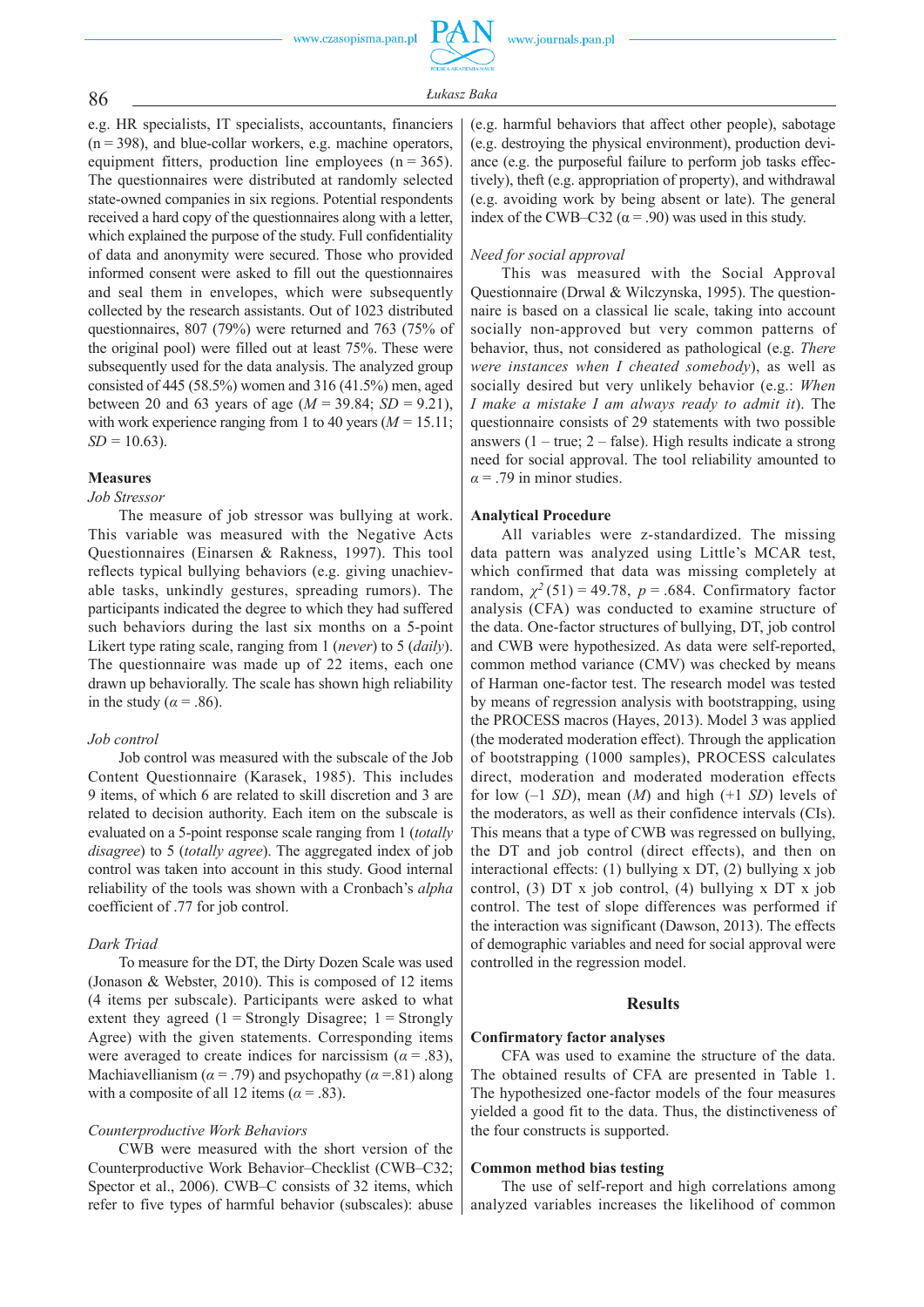87 *Can job control be counterproductive?…*

|                                 | <b>CMIN</b>  | <b>RMSEA</b> | <b>CFI</b> | TLI  | <b>SRMR</b> |  |  |
|---------------------------------|--------------|--------------|------------|------|-------------|--|--|
| Bullying at workplace           | $2,694.72**$ | .052         | .979       | .950 | .067        |  |  |
| Job Control                     | 1,938.54**   | .057         | .859       | .841 | .071        |  |  |
| Dark Triad                      | $2,082.28**$ | .067         | .862       | .849 | .080        |  |  |
| Counterproductive Work Behavior | $2,922.70**$ | .060         | .901       | .889 | .069        |  |  |
| One-factor model (Harman test)  | $6,628.64**$ | .090         | .674       | .616 | .094        |  |  |
| Hypothesized four-factor model  | 4,745.93**   | .076         | .915       | .881 | .081        |  |  |

# **Table 1. Confirmatory factor analysis of measurement models: fit indices**

*Notes*. CMIN – chi-square fit index; RMSEA – root-mean-square error of approximation; CFI – comparative fit index; TLI – Tucker- -Lewis index; SRMR – standardized root-mean-square residual.  $* p < 0.01$ , two-tailed.

method bias (CMB) and questions construct multidimensionality. First, the Harman one-factor test yielded a poor fit to the data (Table 1; CMIN =  $6,628.64$ , RMSEA = .090,  $CFI = .674$ ,  $TLI = 0.881$ ,  $SRMR = .094$ ). Second, a model that included an orthogonal CMV factor on which all items had an additional loading yielded a better fit than the hypothetical model ( $\Delta \chi^2 = 19.24$ ,  $p < .05$ ). However, the CMV factor accounted for only 6.5 percent of the total variance. Correlations among substantive latent factors were also virtually the same whether generated by the CFA with the CMV factor or without it. Thus, CMV is limited in the data.

#### **Descriptive Statistics**

Means, standard deviations, Cronbach alpha coefficients, as well as Pearson's correlations are displayed in Table 2. Age and job seniority were shown to correlate negatively with bullying, DT and CWB. Gender was found to be positively related to DT and CWB, and negatively related to job control, with men displaying higher DT  $(t = -6.77, p < .001)$ , more often CWB  $(t = -2.44, p < .05)$ and lower job control ( $t = 2.98$ ;  $p < .01$ ) than women. Need for social approval correlated negatively with bullying at work, DT and CWB. CWB was related to high bullying, high DT but not to job control. Bullying at work was correlated positively with DT and CWB, and negatively with job control.

# **Testing hypothesis**

Table 3 displays the results of regression analyses testing the direct effect of bullying at work, the DT and job control on CWB, as well as the two- and three-way interactional effects. In these analyses the effects of age, gender, job seniority and need for social approval were controlled. The findings showed that a high level of bullying at work (*B* = .39; 95% *CI*: .34, .44) and DT (*B* = .26; 95% *CI*: .20, .31) are predictors of CWB. Job control did not predict CWB (*B* = –.01; 95% *CI*: –.06, .04). Age and gender were not predictors of CWB, while need for social approval predicted these behaviors  $(B = .17)$ ; 95% *CI*: .13, .23). The DT was found to moderate the negative effect of bullying at work on CWB  $(B = .29)$ ; 95% *CI*: .24, .33). More specifically, the higher the level of bullying the higher the level of CWB was, but mainly when DT was high. A similar moderation effect was observed in the case of the second moderator – job control  $(B = .09)$ ;

| Table 2. Descriptive statistics, reliability and correlations for study variables |  |  |  |  |  |  |  |
|-----------------------------------------------------------------------------------|--|--|--|--|--|--|--|
|-----------------------------------------------------------------------------------|--|--|--|--|--|--|--|

|    |                                                                                                            | 1         | $\overline{2}$ | $\mathbf{3}$     | 4        | 5        | (a)                                                        | (b)      | (c)      | 6   | 7 | M              | <b>SD</b>     | $\alpha$ |
|----|------------------------------------------------------------------------------------------------------------|-----------|----------------|------------------|----------|----------|------------------------------------------------------------|----------|----------|-----|---|----------------|---------------|----------|
|    | 1. Age                                                                                                     |           |                |                  |          |          |                                                            |          |          |     |   | 39.84 9.21     |               |          |
|    | 2. Gender                                                                                                  | $-.03$    |                |                  |          |          |                                                            |          |          |     |   |                |               |          |
| 3. | Job seniority                                                                                              | $.92***$  | .05            |                  |          |          |                                                            |          |          |     |   | 14.43 7.62     |               |          |
|    | 4. Bullying                                                                                                | $-.09*$   | .03            | $-.14***$        |          |          |                                                            |          |          |     |   | 28.99 8.93 .86 |               |          |
| 5. | Dark Triad                                                                                                 | $-.11***$ |                | $.24*** - .10**$ | $.13***$ |          |                                                            |          |          |     |   | 23.96 8.63 .83 |               |          |
|    | (a) Machiavellianism $-.09*$                                                                               |           |                | $24*** -08*$     | $.16***$ | $.84***$ |                                                            |          |          |     |   |                | 7.30 3.31 .79 |          |
|    | (b) Narcissism                                                                                             | $-.11***$ |                | $18*** -10**$    | $.10**$  | $.86***$ | $.64***$                                                   |          |          |     |   |                | 8.84 3.46 .83 |          |
|    | (c) Psychopathy                                                                                            | $-.14***$ |                | $23***-13***$    | $.19***$ | $.91***$ | $.74***$                                                   | $.53***$ |          |     |   |                | 7.60 3.16 .81 |          |
| 6. | Job Control                                                                                                | $-.01$    | $-.11***$      | $-.03$           | $-.08*$  | $-.09*$  | $-.16***$                                                  | .02      | $-.08*$  |     |   | 34.01 4.86 .83 |               |          |
|    | 7. CWB                                                                                                     | $-.09*$   | $.10***$       | $-.09*$          | $.48***$ | $37***$  | $39***$                                                    | $.32***$ | $.35***$ | .07 |   | 37.74 7.43 .90 |               |          |
| 8. | Social Approval                                                                                            | $.11***$  | $-.02$         | .02              |          |          | $-14***$ $-23***$ $-28***$ $-24***$ $-20***$ $06$ $-19***$ |          |          |     |   |                | .44 4.79 .79  |          |
|    | * $0.55 - \frac{1}{2}$ $0.45 - \frac{1}{2}$ $0.45 - \frac{1}{2}$ $0.64 - \frac{1}{2}$ $0.64 - \frac{1}{2}$ |           |                |                  |          |          |                                                            |          |          |     |   |                |               |          |

 $p = .05$ ; \*\*  $p < .01$ ; \*\*\*  $p < .001$ .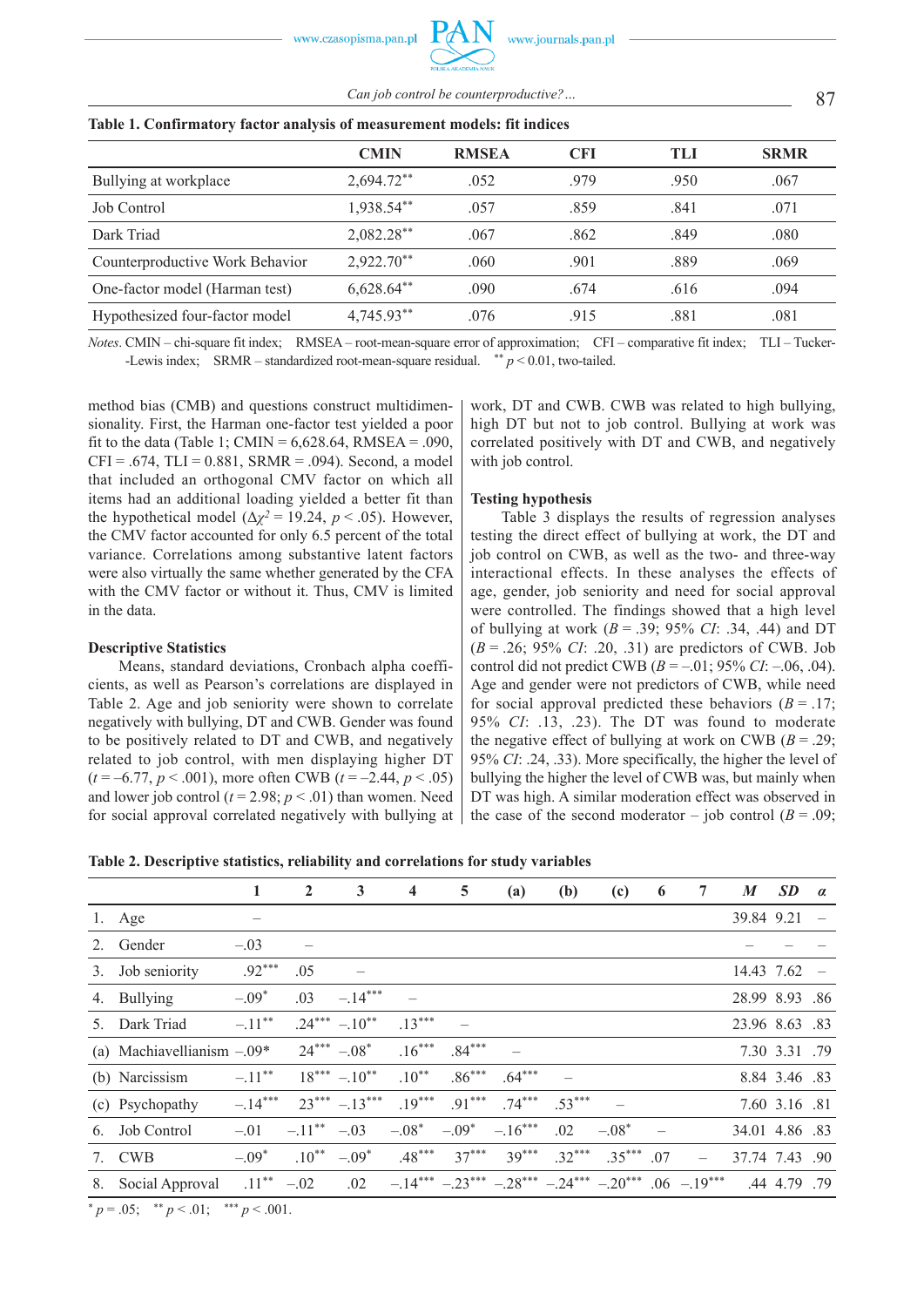











*Note.* Counterproductive work behaviour was measured on a scale ranging from 1 (*never*) to 5 (*every day*).

95% *CI*: .03, .15). Figures 1 and 2 illustrate the moderation effects of the DT and job control on bullying–CWB link. The obtained results fully confirm **H1**, **H2**, and **H3**.

The three-way interaction effect was also supported. A three-way interaction between bullying, the DT and iob control predicted CWB  $(B = .15; 95\% \text{ } CI; .10, .20)$ . The moderated moderation effects were confirmed by means of *F*-test for significant change in  $R^2$  values:  $F(1,655) = 34.99$ ;  $p < .001$ ;  $\Delta R^2 = .03$ . Figure 3 shows that CWB increased along with the increase of bullying at work but the effect turned out to be the strongest when the DT and job control were high. The test of slope differences (Dawson, 2013) indicated that in conditions of high bullying, CWB was more frequent for individuals with high DT and high job control compared with individuals with low DT and high JC ( $t = 2.77$ ;  $p < .01$ ), as well as low DT

**Figure 3. The three-way interaction effect of bullying, Dark Triad and job control on counterproductive work behaviour**



*Note.* Counterproductive work behaviour was measured on a scale ranging from 1 (*never*) to 5 (*every day*).

|                                                  | Table 3. Results of regression analyses testing the research hypotheses: Dark Triad and job control as the moderators |  |
|--------------------------------------------------|-----------------------------------------------------------------------------------------------------------------------|--|
| of the relationship between job stressor and CWB |                                                                                                                       |  |

|                  | <b>Counterproductive Work Behavior</b> |     |               |  |  |
|------------------|----------------------------------------|-----|---------------|--|--|
|                  | B                                      | SE  | 95% CI        |  |  |
| Constant         | .16                                    | .06 | $[-.06; .38]$ |  |  |
| Age              | .01                                    | .02 | $[-.03; .06]$ |  |  |
| Gender           | .05                                    | .05 | $[-.06; .15]$ |  |  |
| Job seniority    | .03                                    | .03 | $[-.03; .08]$ |  |  |
| Need of Approval | $.17***$                               | .03 | [.13; .23]    |  |  |
| Bullying (BUL)   | $.39***$                               | .03 | [.34; .44]    |  |  |
| Dark Triad (DC)  | $.26***$                               | .03 | [.20; .31]    |  |  |
| Job Control (JC) | $-.01$                                 | .03 | $[-.06; .04]$ |  |  |
| <b>BUL</b> x DT  | $.29***$                               | .02 | [.24; .33]    |  |  |
| BUL x JC         | $.09***$                               | .03 | [.03; .15]    |  |  |
| $DT \times JC$   | .04                                    | .03 | $[-.01, .09]$ |  |  |
| BUL x DT x JC    | $.15***$                               | .02 | [.10; .20]    |  |  |
|                  |                                        |     |               |  |  |

\* ; \*\* ; \*\*\* .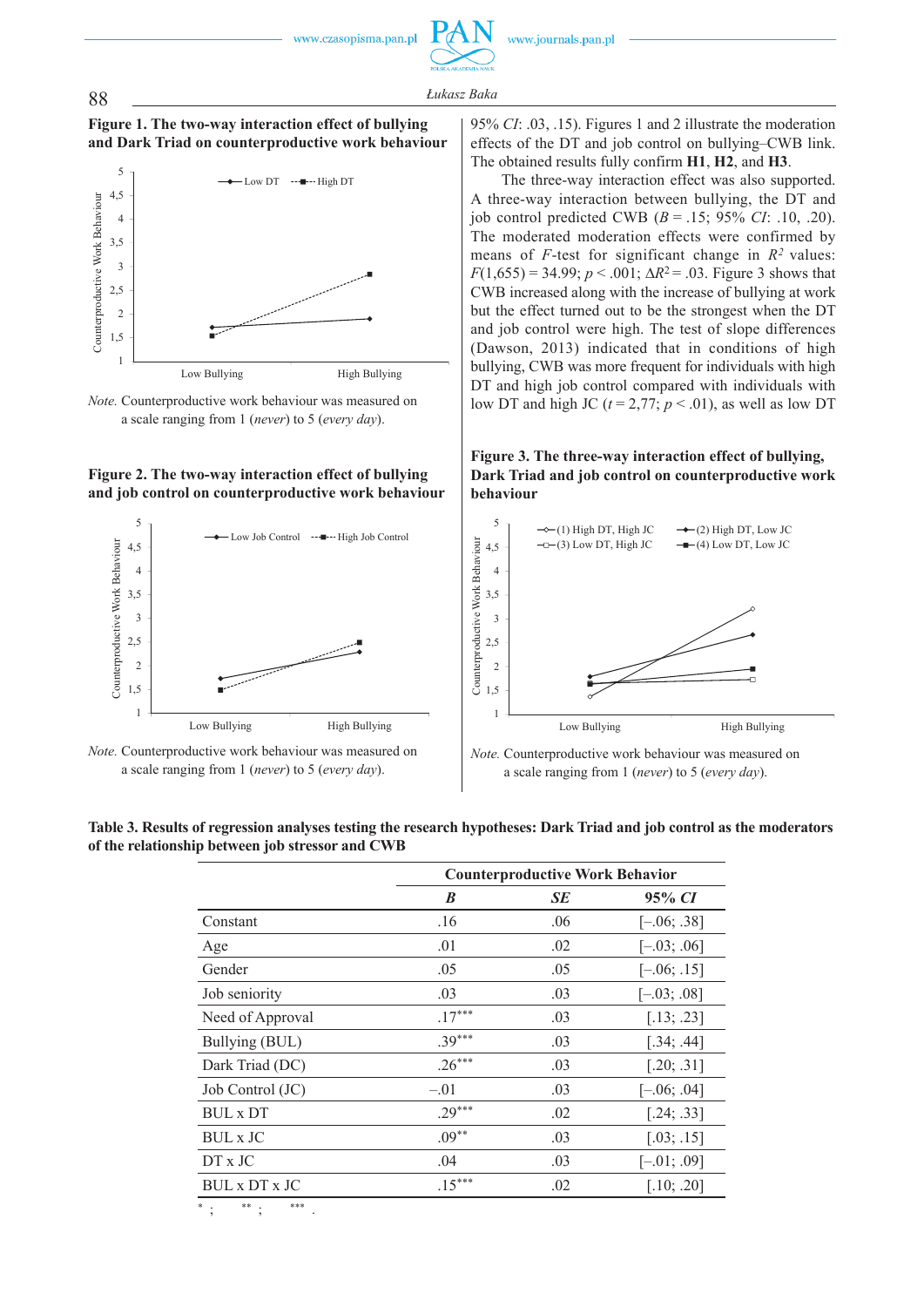89 *Can job control be counterproductive?…*

and low job control ( $t = 3.04$ ;  $p < .01$ ). For individuals with high DT, the level of CWB was not different regardless of whether job control was low or high  $(t = 1.18; p = .24)$ . The findings fully confirmed **H4**.

#### **Discussion**

The purpose of the study was to learn the mechanisms of CWB development, considering both organizational and personality factors. The importance of an interactive approach combining features of the work environment and personality traits to explain harmful behavior in an organization has been emphasized for several years now, e.g. in the "popcorn hypothesis" (Folger & Skarlicki, 1998), or in a more general S–E model (Spector & Fox, 2005). In the majority of previous studies on CWB, researchers focused on the job stressors' interaction with job resources (Fox et al., 2001), or the job stressors' interaction with personality traits (e.g. Bowling & Eschleman, 2010), slightly neglecting the interaction of the following three factors: job stressors x job resources x personality traits. The presented study was aimed at filling this gap. Earlier studies on the S–E model indicated that social stressors are a really strong predicator of CWB (Bruk-Lee & Spector, 2006), while job control is the basic resource at work moderating CWB, and that is why the study takes bullying at the workplace into account as a stressor and job control as an organizational resource. The Dark Triad covering Machiavellianism, narcissism and psychopathy was included in the study as personality traits. Although Spector and Fox did not refer directly to the "dark side of personality" in their model, studies by other authors reveal that it is an important indicator of non-ethical behavior in an organization (e.g. O'Boyle et al., 2012). The main objective of the presented studies was to test the direct effect of bullying, as well as the moderation effects of DT, job control and DT x job control on CWB.

The results of the studies showed that employees who experience organizational mistreatment and have a high level of the DT are more often involved in CWB. The obtained results comply with the results of previous tests revealing the relationship between CWB and abusive supervision (e.g. Sulea et al., 2013; Wei & Si, 2013), as well as high DT (e.g. O'Boyle et al., 2012; Wu & Lebreton, 2011). Job control was not directly related to CWB. It also turned out that the DT moderate a negative impact of job stressors on CWB. More precisely, employees who experienced bullying at work tended to behave in a counterproductive way but only when their DT level was high. More detailed analyses conducted for the three traits separately showed that each of them moderates negative effect of bullying in similar way. The obtained results correspond to previous studies where a "dark personality trait" – e.g. narcissism (Penney & Spector, 2002) and psychopathy (Boddy, 2014) intensified the negative effect of job stressors on CWB. Getting involved in harmful activities, in the case of bad treatment in an organization, can be a particularly efficient way to cope with stress

for people with exacerbated Dark Triad characteristics, and to some extent has a "therapeutic" effect. The health promoting impact of counterproductive behavior was observed in several research studies (Krischer et al., 2010; Shoss et al., 2015; Wilson et al., 2015), but the Dark Triad features were not taken into account.

According to the Spector and Fox model, job control buffers the negative effect of job stressors and reduces CWB (e.g. Spector, 2011; Spector & Fox, 2005). According to their suggestion, human aggression, whether against other people or inanimate objects, tends to be a response to a sense of helplessness. Allen and Greenberg (1980) argue that under stressful conditions, individuals with a lower sense of job control tend to modify their environment and restore control through destructive acts. Empirical findings have not supported this hypothesis. To the contrary, a few studies reveal that high job control intensifies the negative effect of job stressors (e.g. Fox et al., 2001; Smoktunowicz, Baka, Cieślak, Nichols et al., 2015; Tucker et al., 2009). The results obtained in these studies were in agreement with the results of the abovementioned studies. Employees with a sense of job control often get more involved in organizationally harmful behavior in cases of organizational mistreatment than employees with a low sense of job control. The moderating effect of job control turned out to be much weaker than the moderating effect of "dark personality".

The data are quite interesting as they show that a high sense of job control, which according to many theories is a factor facilitating the effective coping with stress, under some circumstances can have negative effects for the organization. A stronger sense of control can be linked to fewer organizational constraints and a greater leeway for action, which creates more opportunities for engagement in CWBs and decreases the risk that such behavior will be detected and punished. This is supported by some studies, which show a positive correlation between job control and CWB (Wilson et al., 2015). As Fox and Spector argue (2006), in order to affect the perception of stressors, there is a need to maintain control over the environmental stressor itself. Having autonomy, for instance, in setting workloads may be effective in reducing the perception of workload as a stressor, but it will be unlikely to have much impact on social stressors. This is an important issue because there has been little attempt to assess control that is directly relevant to stressors. In most cases, control instruments measure a limited range of control, focused mainly on autonomy in doing the job.

An alternative explanation of the obtained result refers to Warr's Vitamin Model (1990). This assumes that the relationship between the sense of control and outcomes has a curvilinear nature – stress may occur under insufficient or excessive control. One can then assume that under stressful situations, excessive job control may exacerbate stress. High job control begins to act as a stressor and not as a resource. CWB can be a way to cope with stress. Employees' freedom of action fosters resorting to this kind of measures and reduces the probability of negative consequences of such measures.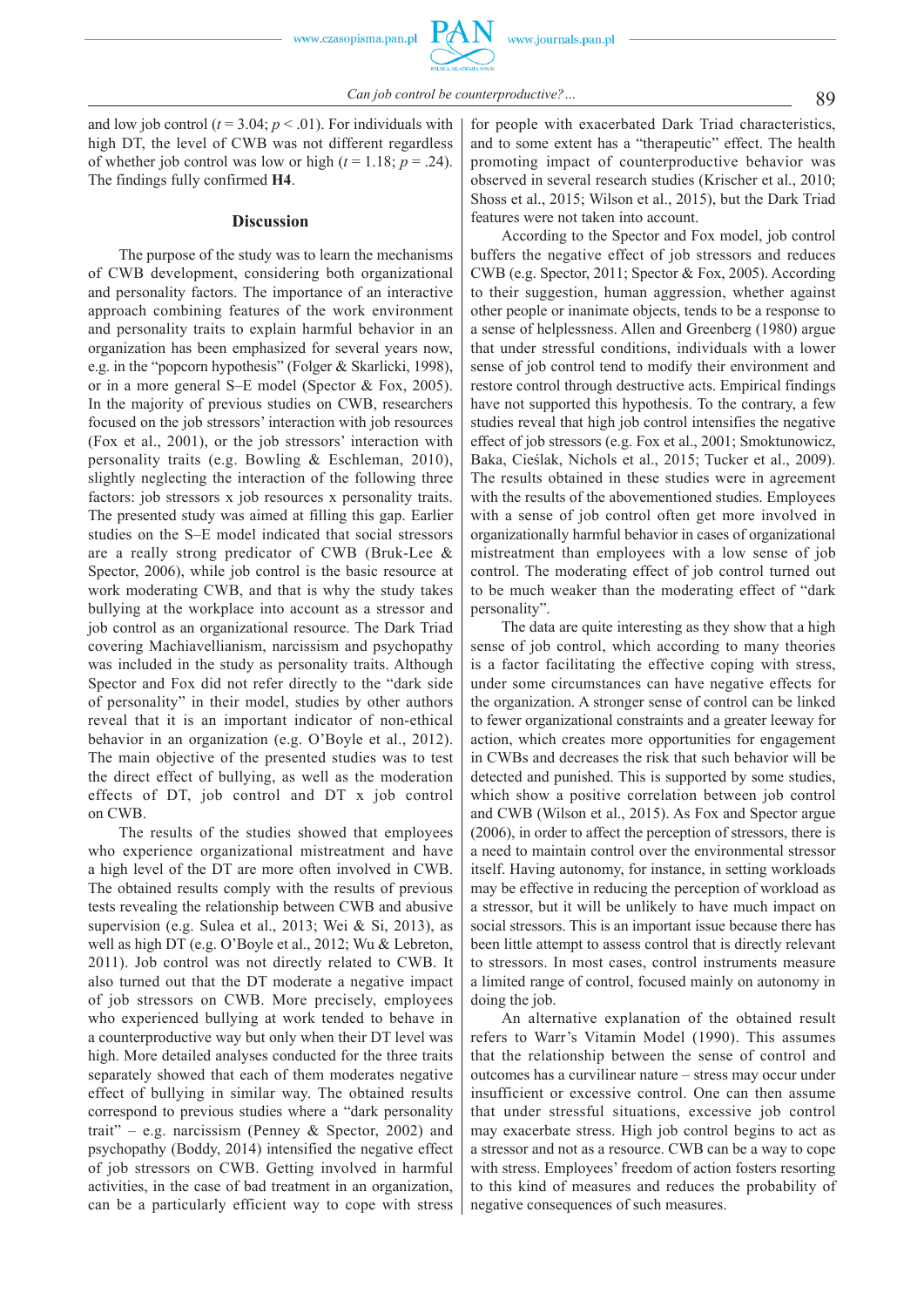

90 *<sup>Ł</sup>ukasz Baka*

The most interesting part of the study concerns the moderated moderation effect. The results of the study showed that a combination of a high level of organizational mistreatment, high level of the Dark Triad features and a strong job control results in a higher level of CWB. The results confirm the rule suggested by some researchers that people with a "dark personality" feel well in organizations with poor hierarchy, a fuzzy structure and with no clear rules of process (Grijalva & Newman, 2015; Cohen, 2016; O'Boyle et al., 2012). In such organizational structures it is often the case that the transparency of staff actions is low, the possibility to identify non-ethical behavior and the potential consequences of such behavior is minor, while the level of autonomy and freedom of action is high. Such a combination of factors may contribute to dysfunctional behavior becoming a behavioral response to organizational mistreatment in employees with high DT and high job control.

It should be highlighted that the social approval effect was controlled in the conducted analyses. An analysis of the correlation indicated that social approval is negatively related to counterproductive behavior, as is the Dark Triad features. This means that the more the studied population was concerned about their image, the more rarely they admitted to performing organizationally harmful actions and the less prone they were to admit having personality traits socially perceived as undesirable. One can then suspect that the relationship between the job stressor/DT and CWB is partly modified by the impact of variable social approval. Conversely, despite the existence of a direct relationship between the need for social approval and counterproductive behavior, after introducing the index of the need for social approval (as a controlled variable), both the direct relationships between job stressor/Dark Triad characteristics, and counterproductive behavior and moderation effects were still statistically significant.

#### **Limitations and future directions**

To conclude, it is worthwhile mentioning the limitations of the current study. One has to do with the measurement method. The self-reporting tool has been repeatedly criticised for measuring declarations rather than concrete behaviour, or, to be more precise, the frequency with which respondents admit to engaging in counter-productive work behaviour. Respondent declarations are affected by many variables (Fox, Spector, Goh, Bruursema & Kessler, 2012).

Researchers also point out that the mean levels obtained for most items in CWB questionnaires tend to be low. The reason for this is that respondents are unlikely to admit that they engage in such behaviour (Sackett & DeVone, 2001). Certain CWBs (e.g. theft) are regulated by law and employees tend to deny them for fear of punishment; in other cases, however, they simply find it difficult to admit to wrongdoing, even to themselves. To do so, would probably involve the rise of negative thoughts about themselves and, as a consequence, experiencing various unpleasant emotions.

Conversely, the alternative CWB measurement method, based on reports by superiors and colleagues, also has its limitations. As stated by Fox et al. (2007), superiors and

colleagues are likely to detect only some counterproductive acts, since these are mostly carried out in secret. In a metaanalysis study, Berry et al. (2012) compared CWB data obtained from self-reports and evaluations by superiors and colleagues. The mean corrected correlation coefficient for CWBs measured by these two methods was shown to be high and equal to  $\rho = .38$ . In addition, mean values for CWBs measured by self-reporting scales proved higher than those reported by other employees (Berry et al., 2012). This seems to suggest that superiors and colleagues tend to underestimate the occurrence of CWB. The figures can be treated as an argument to support the greater validity of selfreports as compared to external evaluation.

Another limitation has to do with the fact that the analysis of mediation and moderation in the current study was based on cross-sectional surveys, rather than longitudinal research or the experimental model. Negative organisational behaviours are very dynamic and emerge as a result of long-term job stressors, resources and the emotions that they engender. Longitudinal research is needed to capture that dynamic, and a break of at least several months is recommended between individual measurements. Such studies would be particularly called for in any future research into the mechanisms behind the development of CWB. In future research it would be useful to investigate also which kinds of CWB are taken by employees with high levels of DT and job control in conditions of high occupational stress. It is likely that they will more engage in active forms of CWB (e.g. abuse sabotage and theft) than passive ones (e.g. withdrawal and production deviance).

# **References**

- Allen, V. L., & Greenberg, D. B. (1980). Destruction and perceived control. In A. Baum & J. E. Singer (Eds.), *Applications of personal control* (pp. 85–109). Hillsdale, NJ: Lawrence Erlbaum Associates.
- Baka, L. (2015). How do negative emotions regulate the effects of workplace aggression on counterproductive work behaviours? *Polish Psychological Bulletin*, *46*, 325–336. doi: 10.1515/ppb-2015-0040
- Berry, C. M., Carpenter, N. C., & Barratt, C. L. (2012). Do other-reports of counterproductive work behavior provide an incremental contribution over self-reports? A meta-analytic comparison. *Journal of Applied Psychology*, *97*(3), 613–636. doi: 10.1037/a0026739
- Birenbaum, M., Montag, J. (1989). Style and substance in social desirability scales. *European Journal of Personality*, *3*, 47–59. doi: http:// dx.doi.org/10.1027//1015-5759.17.3.222
- Boddy, C. R. (2014). Corporate Psychopaths, Conflict, Employee Affective Well-Being and Counterproductive Work Behaviour. *Journal of Bussiness Ethics*, *121*, 107–121. doi: 10.1007/s10551-013-1688-0
- Bowling, N. A., & Eschleman, K. J. (2010). Employee personality as a moderator of the relationships between work stressors and counterproductive work behavior. *Journal of Occupational Health Psychology*, *12*, 91–103. doi: 10.1037/a0017326
- Bruk-Lee, V., & Spector, P. E. (2006). The social stressors-counterproductive work behaviors link: Are conflicts with supervisors and coworkers the same? *Journal of Occupational Health Psychology*, *11*, 145–156. doi: http://dx.doi.org/10.1037/1076-8998.11.2.145
- Chao, J. M. C., Cheung, F. Y. L., & Wu, A. M. S. (2011). Psychological contract breach and counterproductive workplace behaviors: Testing moderating effect of attribution style and power distance. *International Journal of Human Resource Management*, *22*(4), 763–777. doi: http://dx.doi.org/10.1080/09585192.2011.555122
- Christie, R., & Lehmann, S. (1970). The structure of Machiavellian orientations. In R. Christie & F. L. Geis, *Studies in Machiavellianism*. New York: Academic Press.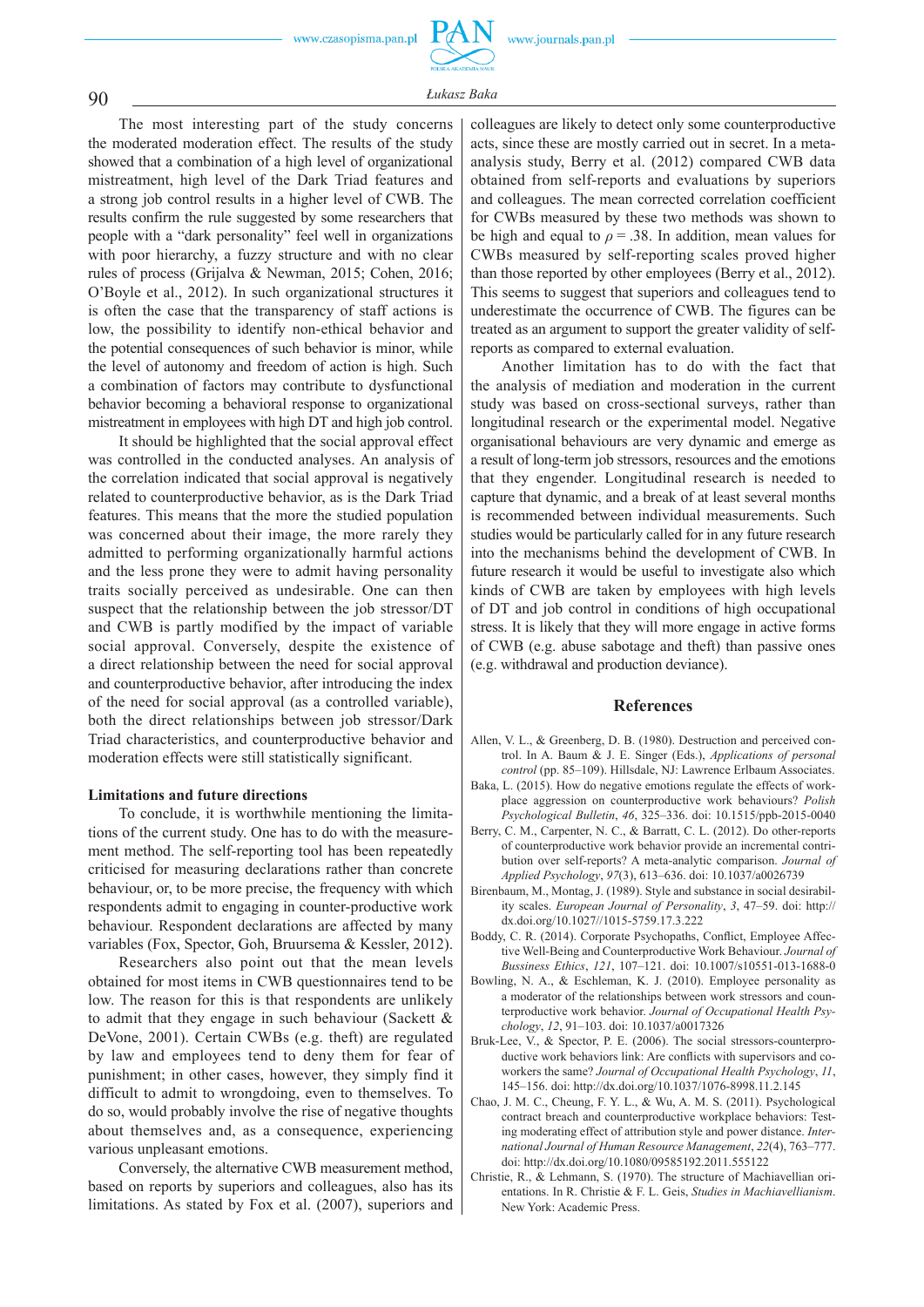- Cohen, A. (2016). Are they among us? A conceptual framework of the relationship between the dark triad personality and counterproductive work behaviors (CWBs). *Human Resources Management*, *26*, 69–85. http://dx.doi.org/10.1016/j.hrmr.2015.07.003
- Dawson, J. F. (2013). Moderation in management research: What, why, when and how. *Journal of Business and Psychology*. Advance online publication.
- DeShong, H. L., Grant, D. M., & Mullins-Sweatt, S. N. (2015). Comparing models of counterproductive workplace behaviors: The five-factor model and the dark triad. *Personality and Individual Differences*, *74*, 55–60. doi: https://doi.org/10.1016/j.paid.2014.10.001
- Drwal, R. Ł., & Wilczynska, J. (1995). Social Approbation Questionnaire. In R. L. Drwal, P. Brzozowski, & P. Oles (Eds.), *Adaptation of Personality Questionnaires* (pp. 57–66). Warsaw: Polish National Publishing House PWN.
- Edwards, J. R., Caplan, R. D., & Harrison, R. V. (1998). Person-environment fit theory: Conceptual foundations, empirical evidence, and directions for future research. In C. L. Cooper (Eds.), *Theories of organizational stress* (pp. 28–67). Oxford: Oxford University Press.
- Einarsen, S. (1999). The nature and causes of bullying at work. *International Journal of Manpower*, *20*, 16–27. doi: http://dx.doi.org/ 10.1108/01437729910268588
- Einarsen, S., & Raknes, B. (1997). Harassment in the workplace and the victimization of men. *Violence and Victims*, *12*, 247–263.
- Ferguson, M., Carlson, D., Hunter, E. M., & Whitten, D. (2012). A twostudy examination of work-family conflict, production deviance and gender. *Journal of Vocational Behavior*, *81*, 245–258. doi: 10.1016/j.jvb.2012.07.004
- Fida, R., Paciello M., Tramontano, C., Barbaranelli, C., & Farnese, M. L. (2015). "Yes, I Can": The Protective Role of Personal Self-Efficacy in Hindering Counterproductive Work Behavior Under Stressful Conditions. *Anxiety, Stress & Coping*, *5*, 479–99. doi: 10.1080/ 10615806.2014.969718
- Folger, R., & Skarlicki, D. P. (1998). A popcorn metaphor for employee aggression. In R. W. Griffin, A. O'Leary-Kelly, & J. M. Collins (Eds.), *Dysfunctional Behavior in Organizations: Violent and Deviant Behavior.* Stamford, CT: JAI Press.
- Fox, S., & Spector, P. E. (2006). The many roles of control in a stressor – emotion theory of counterproductive work behavior. In P. L. Perrewe, D. & C. Ganster (Eds.), *Employee Health, Coping and Methodologies.* Amstredam: Elsevier.
- Fox, S., Spector, P. E., Goh, A., & Bruursema, K. (2007). Does your coworker know what you're doing? Convergence of self and peerreports of counterproductive work behavior. *International Journal of Stress Management*, *14*, 41–60.
- Fox, S., Spector, P., Goh, A., Bruursema, K., & Kessler, S. (2012). The deviant citizen: Measuring potential positive relations between counterproductive work behaviour and organizational citizenship behavior. *Journal of Occupational and Organizational Psychology*, *85*, 199–220. doi: 10.1111/j.2044-8325.2011.02032.x
- Fox, S., Spector, P. E., & Miles, D. (2001). Counterproductive work behavior (CWB) in response to job stressors and organizational justice: Some mediator and moderator tests for autonomy and emotions. *Journal of Vocational Behavior*, *59*, 1–19. doi: https://doi. org/10.1006/jvbe.2001.1803
- Grijalva, E., & Harms, P. D. (2014). Narcissism: An integrative synthesis and dominance complementarity model. *Academy of Management Perspectives*, *28*, 108–127. doi: http://dx.doi.org/10.5465/ amp.2012.0048
- Häusser, J. A., Mojzisch, A., Niesel, M., & Schulz-Hardt, S. (2010). Ten years on: A review of recent research on the Job Demand-Control-Support model and psychological well-being. *Work & Stress*, *24*, 2, 1–35. doi: http://dx.doi.org/10.1080/02678371003683747
- Hare, R. D., & Neumann, C. S. (2009). Psychopathy: Assessment and forensic implications. *Canadian Journal of Psychiatry*, *54*(12), 791–802.
- Hayes, A. F. (2013). *An introduction to mediation, moderation, and conditional process analysis: A regression-based approach*. New York: Guilford Press.
- Hobfoll, S. E. (1989). Conservation of resources: A new attempt at conceptualizing stress. *American Psychologist*, *44*, 513–524. doi: 10.1037/0003-066X.44.3.513
- Jonason, P. K., Slomski, S., & Partyka, J. (2012). The Dark Triad at work. How toxic employees get their way. *Personality and Individual Differences*, *52*, 449–453. doi: 10.1002/job.1894
- Jonason, P., & Webster, G. (2010). The dirty dozen: A concise measure of the Dark Triad. *Psychological Assessment*, *22*, 420–432. doi: 10.1037/a0019265
- Karasek, R. (1985). *Job Content Questionnaire and user's guide.* Lowell, MA, USA: Department of Work Environment: University of Massachusetts.
- Karasek, R. A. (1979). Job demands, job decision latitude and mental strain: Implications for job redesign. *Administrative Science Quarterly*, *24*, 285–308.
- Kernberg, O. F. (1989). An ego psychology object relations theory of the structure and treatment of pathologic narcissism: An overview. *Psychiatric Clinics of North America*, *12*, 723–729.
- Kryscher, M. M., Penney, L. M., & Hunter, E. M. (2010). Can counterproductive work behaviors be productive? CWB as emotion – focused coping. *Journal of Occupational Health Psychology*, *15*, 154–166. doi: 10.1037/a0018349
- Marcus, B., & Schuler, H. (2004). Antecedents of counterproductive behavior at work: A general perspective. *Journal of Applied Psychology*, *89*, 647–660. doi: 10.1037/0021-9010.89.4.647
- Meier, L. L., & Semmer, N. K. (2013). Lack of reciprocity, narcissism, anger, and instigated workplace incivility: A moderated mediation model. *European Journal of Work & Organizational Psychology*, *22*(4), 461–475. doi: http://dx.doi.org/10.1080/1359432X. 2012.654605
- Meurs, J. A., Fox, S., Kessler, S., & Spector, P. E. (2013). It's all about me: The role of narcissism in exacerbating the stressor-counterproductive work behavior relationship. *Work & Stress*, *27*, 368–382. doi: http://dx.doi.org/10.1080/02678373.2013.849776
- Moore, C., Detert, J. R., Trevino, L. K., Baker, V. L., & Mayer, D. M. (2012). Why employees do bad things: Moral disengagement and unethical organizational behavior. *Personnel Psychology*, *65*, 1–48. doi: 10.1111/j.1744-6570.2011.01237.x
- Morf, C. C., & Rhodewalt, F. (2001). Unraveling the paradoxes of narcissism: A dynamic self-regulatory processing model. *Psychological Inquiry*, *12*, 177–196. doi: http://dx. doi.org/10.1207/S15327965P-LI1204\_1
- O'Boyle, E. H., Forsyth, D. R., Banks, G. C., & McDaniel, M. A. (2012). A meta-analysis of the Dark Triad and work behavior. A social exchange perspective. *Journal of Applied Psychology*, *97*, 557–579. doi: 10.1037/a0025679
- Paulhus, D. L., & Williams, K. (2002). The Dark Triad of personality: Narcissism, Machiavellianism, and Psychopathy. *Journal of Research in Personality*, *36*, 556–568. doi: https://doi.org/10.1016/ S0092-6566(02)00505-6
- Penney, L. M., & Spector, P. E. (2005). Job stress, incivility, and counterproductive work behavior (CWB): The moderating role of negative affectivity. *Journal of Organizational Behavior*, *26*, 777–796. doi: 10.1002/job.336
- Penney, L. M., & Spector, P. E. (2002). Narcicism and counterproductive work behavior (CWB). Do bigger egos mean bigger problems? *International Journal of Selection Assessment*, *10*, 126–134. doi: 10.1111/1468-2389.00199
- Piotrowski, C. (2018). The Dark Triad in Leadership Research. The Adult Bully Syndrome. *Psychology and Education. An Interdisciplinary Journal*, *55*, 3–4.
- Rauthmann, J. F., & Will, T. (2011). Proposing a multidimensional Machiavellianism conceptualization. *Social Behavior and Personality*, *39*, 391–404. doi: https://doi.org/10.2224/sbp.2011.39.3.391
- Sackett, P. R., & DeVore, C. J. (2001). Counterproductive behaviors at work. In N. Anderson, D. S. Ones, H. K. Sinangil, & C. Viswesvaran (Eds.). *Handbook of industrial, work and organizational psychology Vol. 1.* Thousand Oaks, CA: Sage.
- Salgado, J. (2002). *The Big Five personality dimensions and counterproductive behavior*, *International Journal of Selection and Assessment*, *10*, 117–125. doi: 10.1111/1468-2389.00198
- Scherer, K. T., Baysinger, M., Zolynsky, D., & LeBreton, J. M. (2013). Predicting counterproductive work behaviors with sub-clinical psychopathy. Beyond the five factor model of personality. Person*ality and Individual Differences*, *55*, 300–305. doi: http://dx.doi. org/10.1016/j.paid.2013.03.007